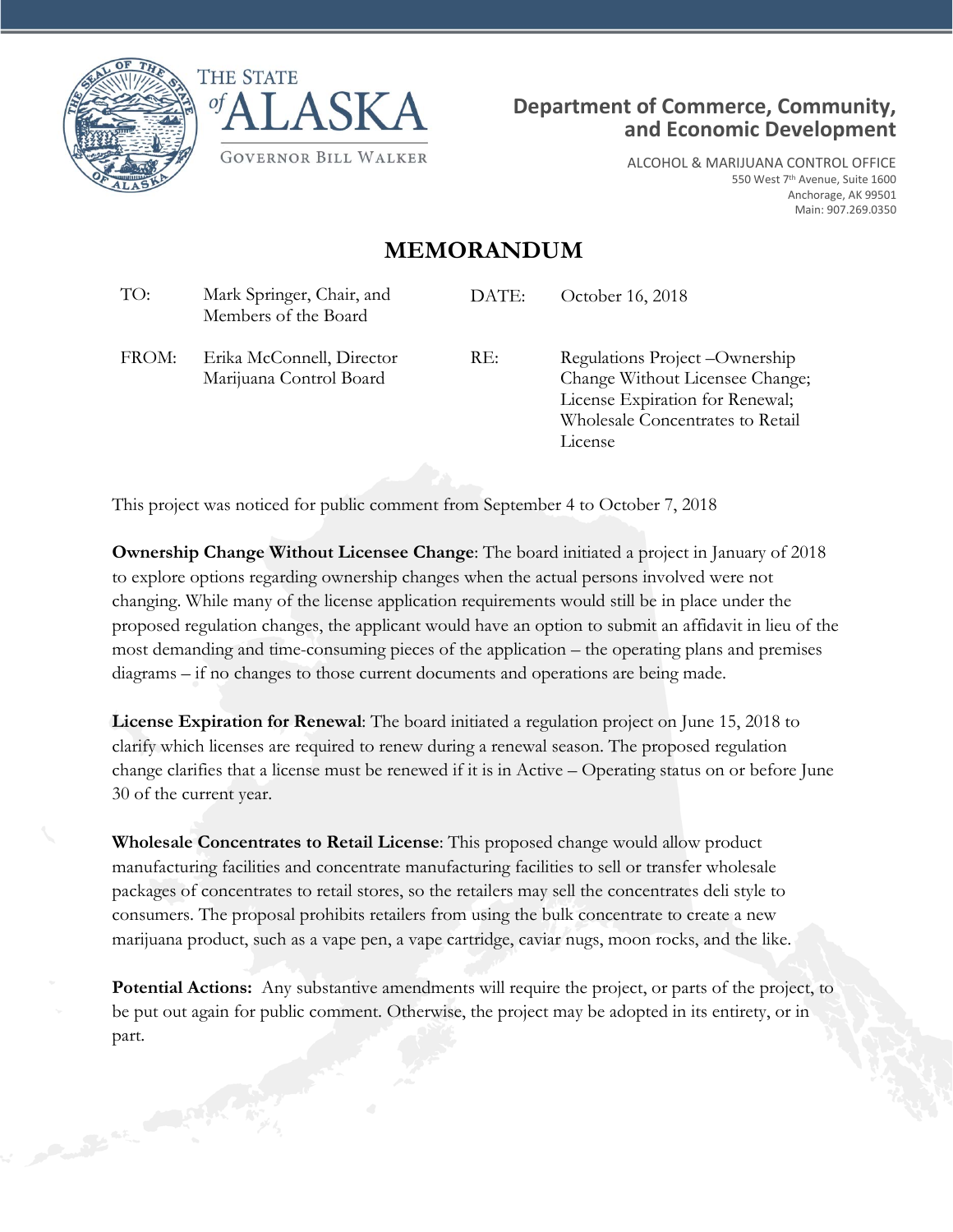3 AAC 306.035(a) is amended to read:

(a) On or before May 1 of each year, the director shall send notice that a marijuana establishment **with a license in active and operating status** must file a renewal application not later than June 30 of the current year. The director shall send the notice to the marijuana establishment's electronic mailing address on file with the board. In the notice the director shall include a hyperlink for the marijuana establishment to access the electronic renewal application by means of the Internet, along with instructions on using and submitting the form. [THE]**Any**  marijuana establishment **with a license in active and operating status on or before June 30 of the current year** must submit the completed renewal application electronically, along with the license renewal fee, to the director not later than June 30 of each year. If June 30 falls on a Saturday or Sunday, the deadline is extended to 4:30 p.m. on the first business day following June 30. A marijuana establishment must maintain a current electronic mailing address on file with the director. A marijuana establishment is not excused from filing a renewal application as required in this section even if the marijuana establishment fails to receive a renewal notice from the director. (Eff.  $2/21/2016$ , Register 217; am  $\angle$   $\angle$   $\angle$  Register  $\angle$ )

3 AAC 306.035(b)(3) is repealed.

3 AAC 306.035(e) is amended to read:

(e) A licensee **required to submit a renewal application under (a) of this section** that does not deliver a renewal application to the director on or before June 30 of each year is delinquent and must pay the late renewal application fee under 3 AAC 306.100(b) with the renewal application. (Eff. 2/21/2016, Register 217; am \_\_/\_\_/\_\_\_, Reg\_\_\_)

1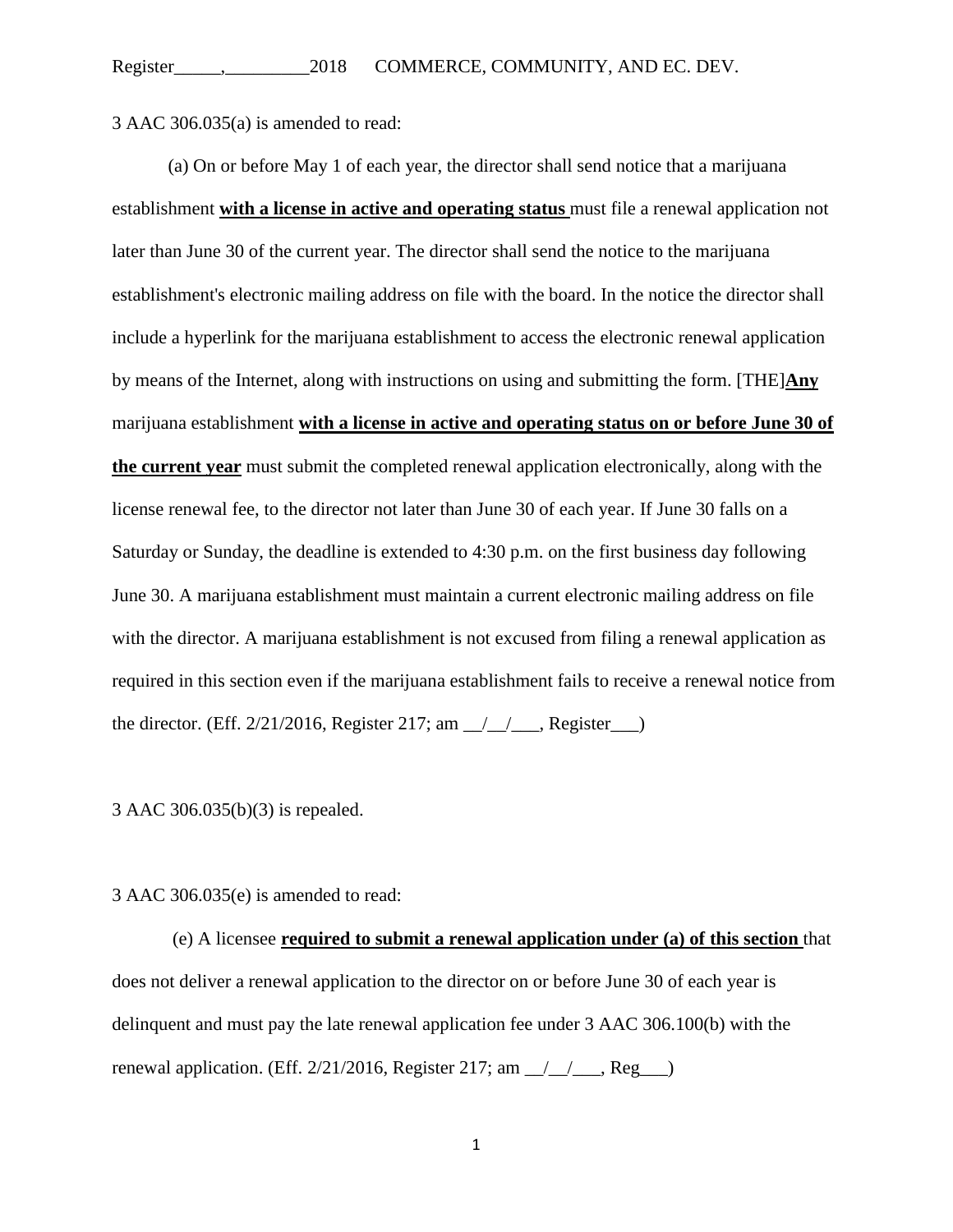3 AAC 306.035(f) is amended to read:

(f) On or before August 15 of each year, the director shall deliver a notice of expiration to each marijuana establishment **required to submit a renewal application under (a) of this section** that has not filed a complete application for renewal of a license, along with any applicable affidavit and the required fee, unless the marijuana establishment has notified the director that it does not intend to seek a renewal of its license. The director shall deliver the notice of expiration to the electronic mail address the marijuana establishment has provided to the director. A marijuana establishment is not excused from filing a license renewal application not later than August 31 of each year even if the marijuana establishment does not receive the notice of expiration described in this section. (Eff.  $2/21/2016$ , Register 217; am  $\frac{1}{2}$ ,

Register\_\_\_)

|  | <b>Authority:</b> AS 17.38.010 | AS 17.38.150 | AS 17.38.200 |
|--|--------------------------------|--------------|--------------|
|  | AS 17.38.070                   | AS 17.38.190 | AS 17.38.900 |
|  | AS 17.38.121                   |              |              |

3 AAC 306.035 $(g)$  is amended to read:

(g) If a marijuana establishment **required to submit a renewal application under (a) of this section** fails to deliver a complete license renewal application or fails to pay the required renewal fee and the late renewal application fee on or before August 31 of each year, that marijuana establishment license expires at 12:00 midnight on August 31 of that year. A holder of an expired license shall immediately surrender the license to the board. Any holder of an expired license that seeks authority to operate must file a complete new application under 3 AAC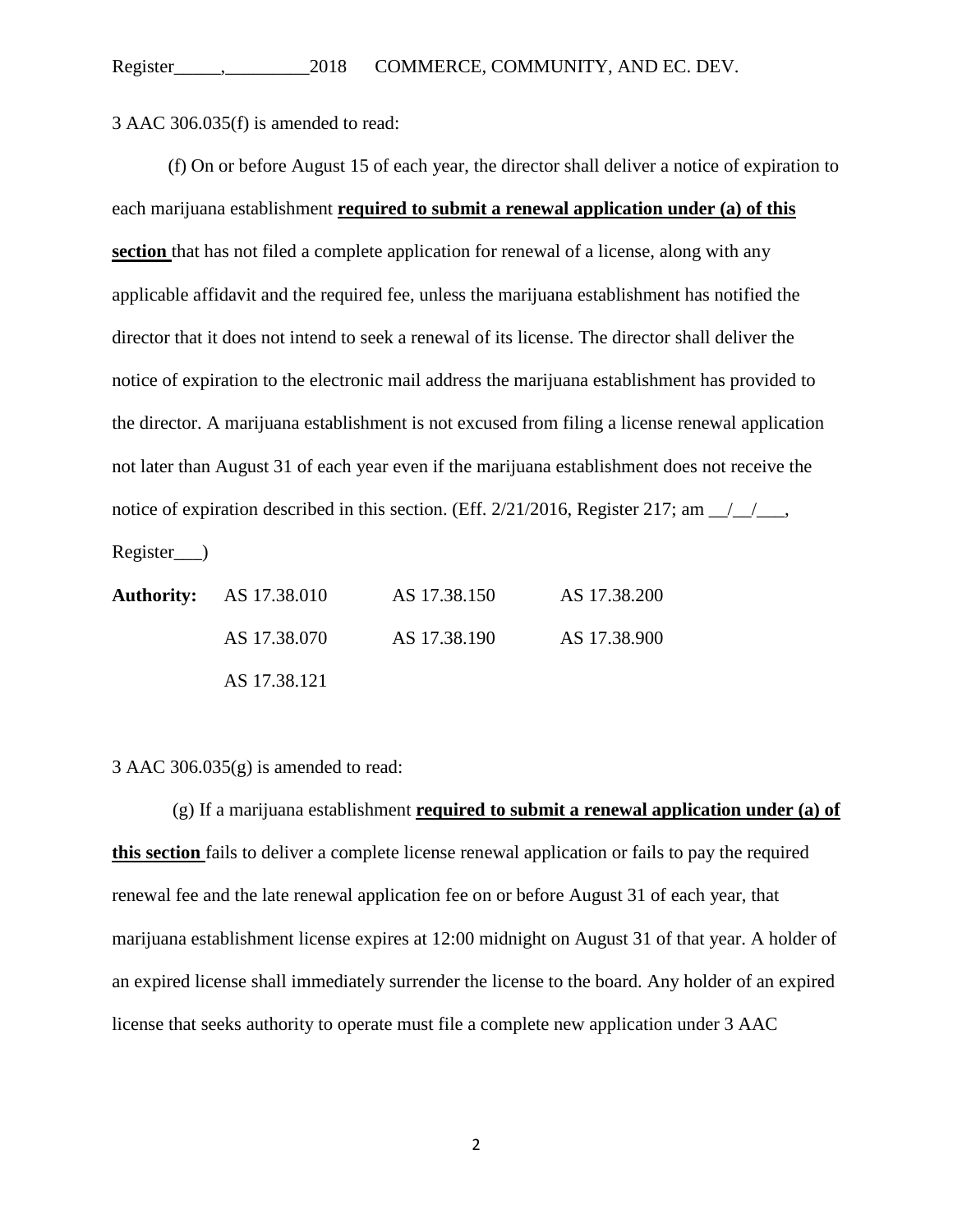## Register\_\_\_\_\_,\_\_\_\_\_\_\_\_\_2018 COMMERCE, COMMUNITY, AND EC. DEV.

306.020, and 3 AAC 306.025, along with the required fees. (Eff. 2/21/2016, Register 217; am 12/28/2017, Register 224; am \_\_\_/\_\_\_\_/\_\_\_\_, Register \_\_\_\_\_\_) **Authority:** AS 17.38.010 AS 17.38.150 AS 17.38.200 AS 17.38.070 AS 17.38.190 AS 17.38.900 AS 17.38.121

3 AAC 306.045 is amended by adding a new subsection to read:

(e) When a transferee intends to continue to operate a marijuana license with the operating plan approved by the board for the transferor, the transferee may submit a form approved by the board certifying that the transferee is making no changes to the operating plan or licensed premises, in lieu of submitting information required by 3 AAC 306.020(b)(8), 3 AAC 306.020(c), 3 AAC 306.315(2), 3 AAC 306.420, 3 AAC 306.520(2) and (3), and 3 AAC 306.615. (Eff. 2/21/2016, Register 217; am 12/28/2017, Register 224; am\_\_\_/\_\_\_/\_\_\_\_\_, Register \_\_\_\_\_)

| <b>Authority:</b> AS 17.38.010 | AS 17.38.150 | AS 17.38.200 |
|--------------------------------|--------------|--------------|
| AS 17.38.070                   | AS 17.38.190 | AS 17.38.900 |
| AS 17.38.121                   |              |              |

3 AAC 306.565(c) is amended to read:

(c) **Except as prohibited in 3 AAC 306.555(b)(2), a**[A] licensed marijuana product manufacturing facility may transfer marijuana [PRODUCTS THAT ARE NOT EDIBLE MARIJUANA PRODUCTS] **concentrates** to another licensed marijuana product manufacturing